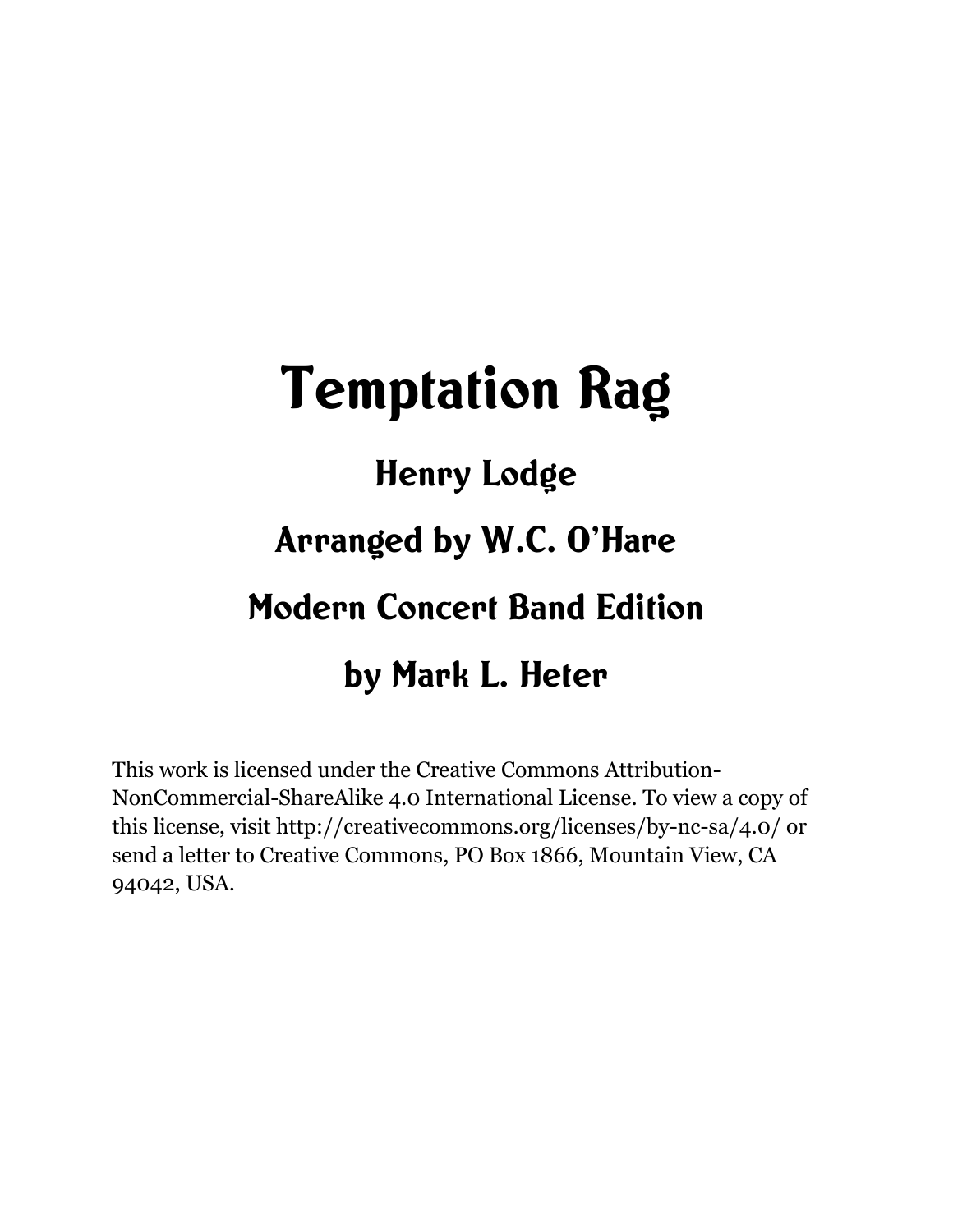#### **About the Composer**

Henry Lodge – 1884-1933

Thomas Henry Lodge [Henry Lodge] was an American piano performer and composer of popular music. The hits **Temptation Rag** (1909) followed by **Sure Fire Rag** (1910) and **Red Pepper** (1910) established himself selling music in stores and on the vaudeville circuit. After leaving Rhode Island for New York in 1912, he worked in bars and cabarets before becoming the pianist of the well-known dancers, Irene and Vernon Castle. In the 1920's he moved to Palm Beach, Florida to work with an orchestra and also commuted to Los Angeles, California in the early days of film music.

## **About the Arranger**

Mark Heter – b.  $1948$ 

A native New Jerseyan, Mark Heter has enjoyed a musical career which has encompassed jazz, symphonic, pop, ethnic/folk, concert band and circus music.

As a member of the Your Father's Mustache Banjo Band, Mark played his tuba throughout the country on tour, and in the YFM nightclub chain in New York, Point Pleasant, NJ, in New Orleans and on television (Ed Sullivan Show and others) and recordings. Heter has performed under the baton of Henry Mancini for touring and recording, and Paul Lavalle's *Band of America* during its Bicentennial Tour of the United States. Mark performed with the Asbury Park Municipal Band under Frank Bryan, the George Seuffert Band, and others. Mark worked for numerous dance band leaders including Lester Lanin, Meyer Davis, Bert Kent, Merrill Kaye and Ray Bloch.

Mark was a staff musician at Walt Disney World in Orlando for five years.

He has recorded for Columbia Masterworks, United Artists, Fat Cat's Jazz and Musical Heritage Society labels, and appeared on the ABC, NBC and CBS television networks.

As a circus musician, Mark's credits include the Hamid-Morton Circus under Al Youngman, the Pan American Circus under Tony Sheldon, the All-American Circus as bandmaster, the Royal Ranch Wild Circus as bandmaster (hired for this post based upon a recommendation from famed composer and bandmaster Karl L. King), and as a member of the Ringling Bros. and Barnum & Bailey Circus Band under Bandleaders William Pruyn, Ronnie Drumm, Keith Greene, Jim Gibson and Phil Campbell.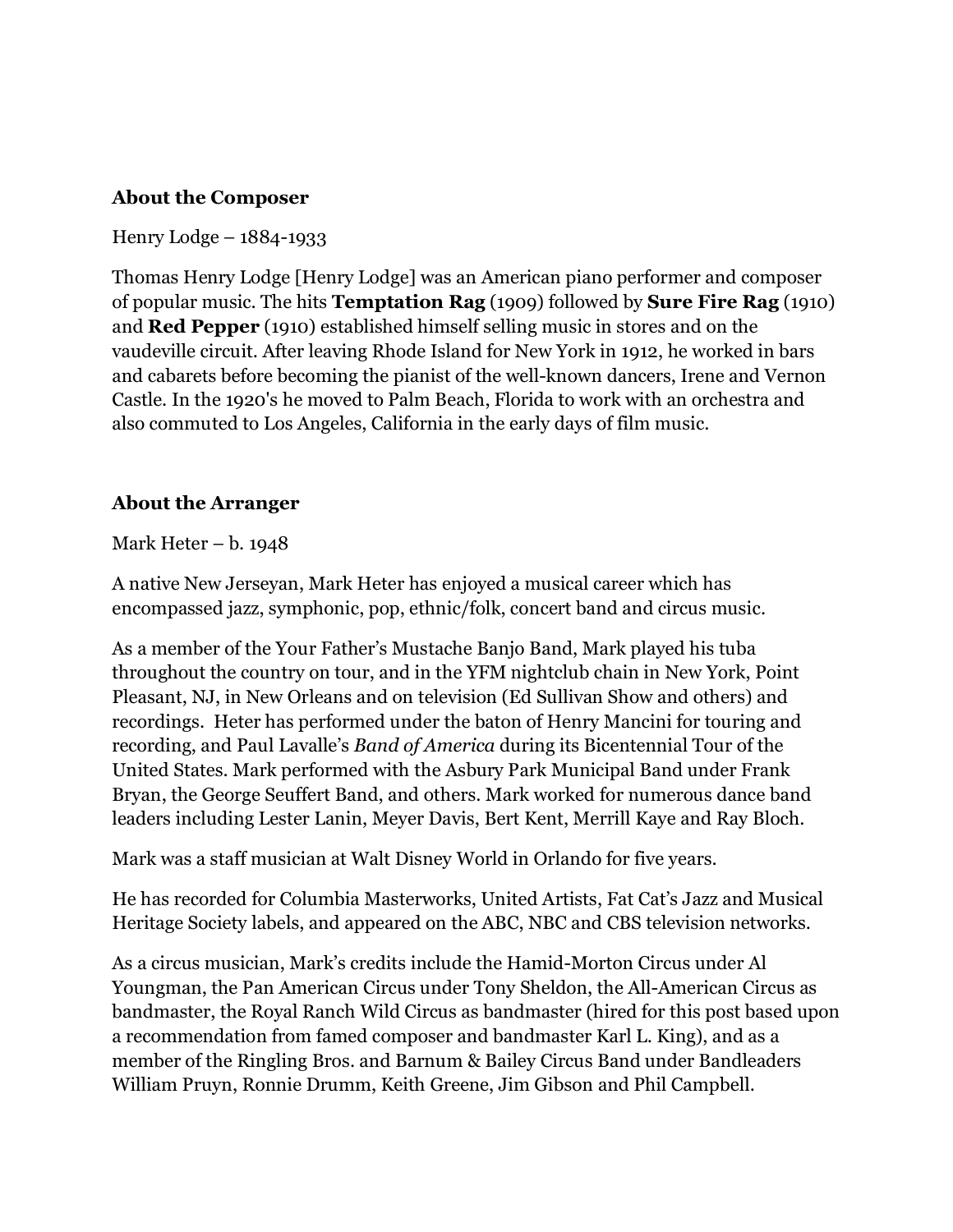As an arranger/music stylist, Mark created the music backgrounds for over 100 circus acts, numerous industrial shows, conventions, variety acts, and musical groups at Walt Disney World. He continues to edit and write arrangements for his concert band. He recently supplied music arrangements to Vince Giordano's Nighthawks Orchestra for HBO's *Boardwalk Empire*.

Mark has conducted summer band concerts every year since 1968 between New Jersey and Florida. For the past 22 years he has been conducting band concerts presented by the Middlesex County (NJ) Parks and Recreation Department throughout their parks. He was the founding musical director of the Orlando (FL) Concert Band which continues to this day.

## **Performance notes**

The original band arrangement was done by W.C. O'Hare in 1909 in quickstep size format. Some re-voicing of instruments has been done for this arrangement, but for the most part O'Hare's original work remains. Modern parts for C flutes and piccolo, horns in F, etc. I added a xylophone part which, while not included in the 1909 parts is historically correct to the era.

It is strongly suggested that two players share the 1st Cornet part and spell each other on repeated strains.

As to tempo – don't play it too fast, but don't crawl through the piece on your hands and knees either.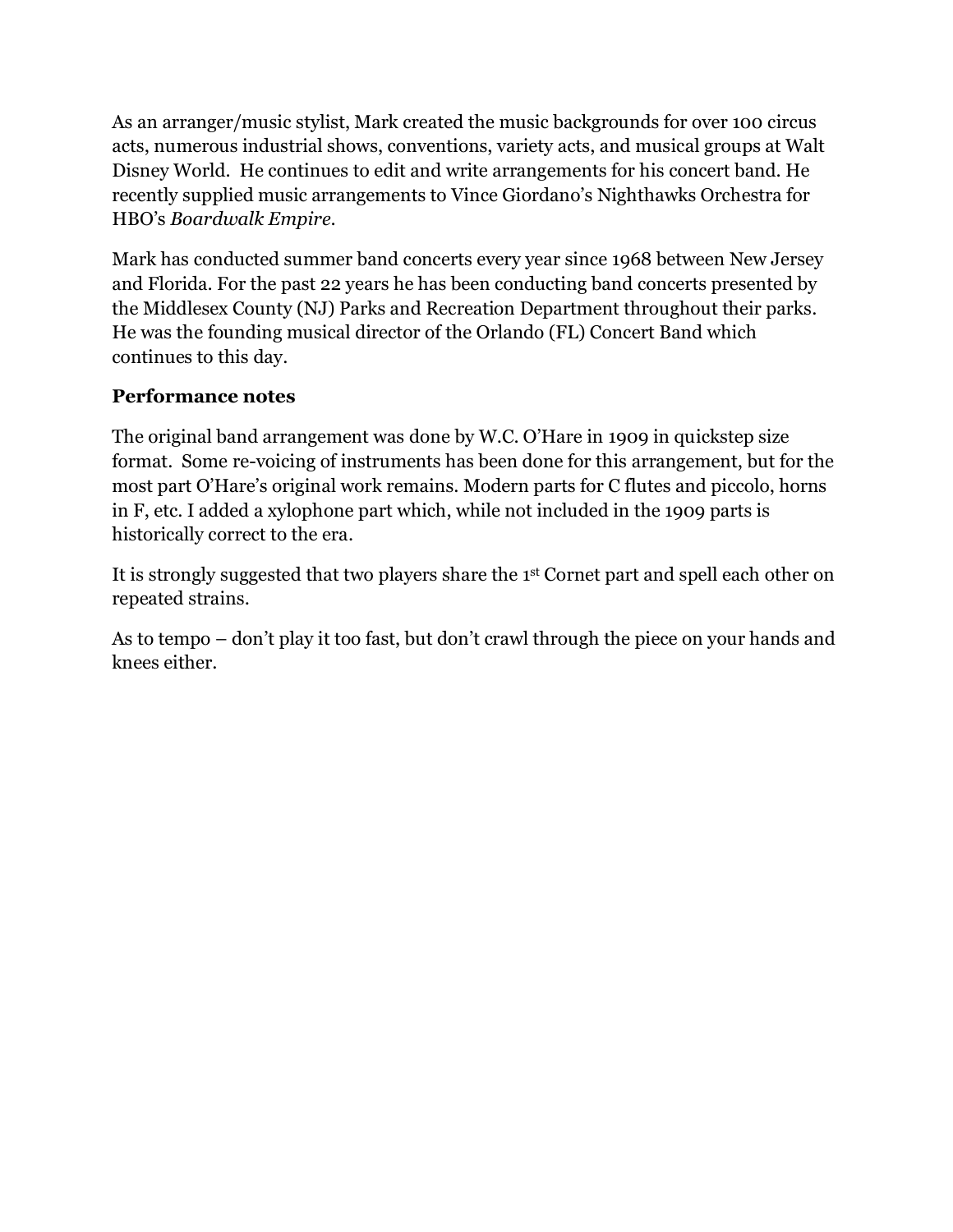#### Temptation Rag

| Original 1909 arrangement by W.C.O'Hare;<br>modern parts by Mark L. Heter |            |                  |                                 |                      |                                                      |                |                         | Henry Lodge                          |
|---------------------------------------------------------------------------|------------|------------------|---------------------------------|----------------------|------------------------------------------------------|----------------|-------------------------|--------------------------------------|
|                                                                           |            |                  | Allegretto con moderato J = 106 |                      | A                                                    |                |                         |                                      |
| Piccolo                                                                   |            |                  |                                 |                      | $m$ f                                                |                |                         |                                      |
| Flute 1                                                                   |            |                  |                                 |                      |                                                      |                |                         |                                      |
|                                                                           |            |                  |                                 |                      | m <sub>i</sub>                                       |                |                         |                                      |
| Flute 2                                                                   |            |                  |                                 |                      |                                                      |                |                         |                                      |
|                                                                           |            |                  |                                 |                      | $\it mf$                                             |                |                         |                                      |
| Oboe                                                                      |            |                  |                                 |                      |                                                      |                |                         |                                      |
| Bassoon                                                                   |            |                  |                                 | $f$ .                | $\it mf$                                             |                |                         |                                      |
|                                                                           |            |                  |                                 | $\boldsymbol{f}$     | m f                                                  |                |                         |                                      |
|                                                                           |            |                  |                                 |                      |                                                      |                |                         |                                      |
| Clarinet in Eb                                                            |            |                  |                                 |                      |                                                      |                |                         |                                      |
| Clarinet in Bb 1                                                          |            |                  |                                 |                      | тj                                                   |                |                         |                                      |
|                                                                           |            |                  |                                 |                      | m f                                                  |                |                         |                                      |
| Clarinet in B $\flat$ 2                                                   |            |                  |                                 |                      |                                                      | ◢              |                         |                                      |
|                                                                           |            |                  |                                 |                      | m f                                                  |                |                         |                                      |
| Clarinet in $\rm B\flat$ 3                                                |            |                  |                                 |                      | $\overline{\cdot \cdot \cdot}$<br>J.,                |                |                         |                                      |
| ${\rm Bass \; Clarinet \atop in \; B\flat}$                               |            |                  |                                 |                      | m f                                                  |                |                         |                                      |
|                                                                           |            |                  |                                 |                      | m f                                                  |                |                         |                                      |
|                                                                           |            |                  |                                 |                      |                                                      |                |                         |                                      |
| Alto Saxophone                                                            |            |                  |                                 |                      | m f                                                  |                |                         |                                      |
| Tenor Saxophone                                                           |            |                  |                                 |                      |                                                      |                |                         |                                      |
|                                                                           |            |                  |                                 | Ĩ                    | m f                                                  |                |                         |                                      |
| <b>Baritone Saxophone</b>                                                 | K.         |                  |                                 | ÷                    |                                                      |                |                         |                                      |
|                                                                           |            |                  |                                 | f                    | $\it mf$                                             |                |                         |                                      |
| 1st Horn in F                                                             |            |                  |                                 |                      |                                                      |                |                         |                                      |
|                                                                           |            |                  |                                 |                      | m f                                                  |                |                         |                                      |
| 2nd Horn in F                                                             |            |                  |                                 |                      |                                                      |                |                         |                                      |
|                                                                           |            |                  |                                 |                      | m f                                                  |                |                         |                                      |
| 3rd Horn in F                                                             |            |                  |                                 |                      | m f                                                  |                |                         |                                      |
| $4\rm{th}$ Horn in F                                                      |            |                  |                                 |                      |                                                      |                |                         |                                      |
|                                                                           |            |                  |                                 |                      | m <sub>i</sub>                                       |                |                         |                                      |
| Trumpet in Bb 1                                                           |            |                  |                                 |                      |                                                      |                |                         |                                      |
| Trumpet in B $\flat$ 2                                                    | <b>TAP</b> |                  |                                 |                      | m f<br>t.<br>. .                                     |                |                         |                                      |
|                                                                           | ಲ          |                  |                                 |                      | $m\!f$                                               | $\hat{\bm{r}}$ |                         |                                      |
| Trumpet in $\rm B\flat$ 3                                                 |            |                  |                                 |                      | $\overline{\phantom{a}}$                             |                |                         |                                      |
|                                                                           |            |                  |                                 |                      | $\it mf$                                             |                |                         |                                      |
| Trombone 1                                                                | ツマ         |                  |                                 |                      |                                                      |                |                         |                                      |
| Trombone 2                                                                | ント         |                  |                                 | $\boldsymbol{f}$     | $\it mf$                                             |                |                         |                                      |
|                                                                           |            |                  |                                 | $f_{\leq}$           | $\it mf$                                             |                |                         |                                      |
| Trombone 3                                                                | ウェ         |                  |                                 |                      |                                                      |                |                         |                                      |
|                                                                           |            |                  |                                 | $\frac{f}{\sqrt{2}}$ | mf                                                   |                |                         |                                      |
| Euphonium                                                                 |            |                  |                                 |                      |                                                      |                |                         |                                      |
| Baritone                                                                  |            |                  |                                 | $\pmb{f}$            | $\it mf$                                             |                |                         |                                      |
|                                                                           |            |                  |                                 | ◢<br>$\bar{\vec{f}}$ | mf                                                   |                |                         |                                      |
| Tuba                                                                      |            |                  |                                 |                      |                                                      |                |                         |                                      |
|                                                                           |            |                  |                                 | $\boldsymbol{f}$     | $\overline{\mathcal{M}}$ $\overline{\text{On Hoop}}$ |                | ਖ਼⊋                     |                                      |
| Drum Set                                                                  | 囲          |                  |                                 |                      |                                                      |                | $\bullet\bullet\bullet$ | $\overline{\phantom{a}}$<br><i>.</i> |
|                                                                           |            |                  |                                 |                      | $\boldsymbol{\rm{A}}$<br>mf                          |                |                         |                                      |
|                                                                           |            |                  | ماجام                           |                      |                                                      |                |                         |                                      |
| Xylophone                                                                 |            | $\boldsymbol{f}$ |                                 |                      |                                                      |                |                         |                                      |
|                                                                           |            |                  |                                 |                      |                                                      |                |                         |                                      |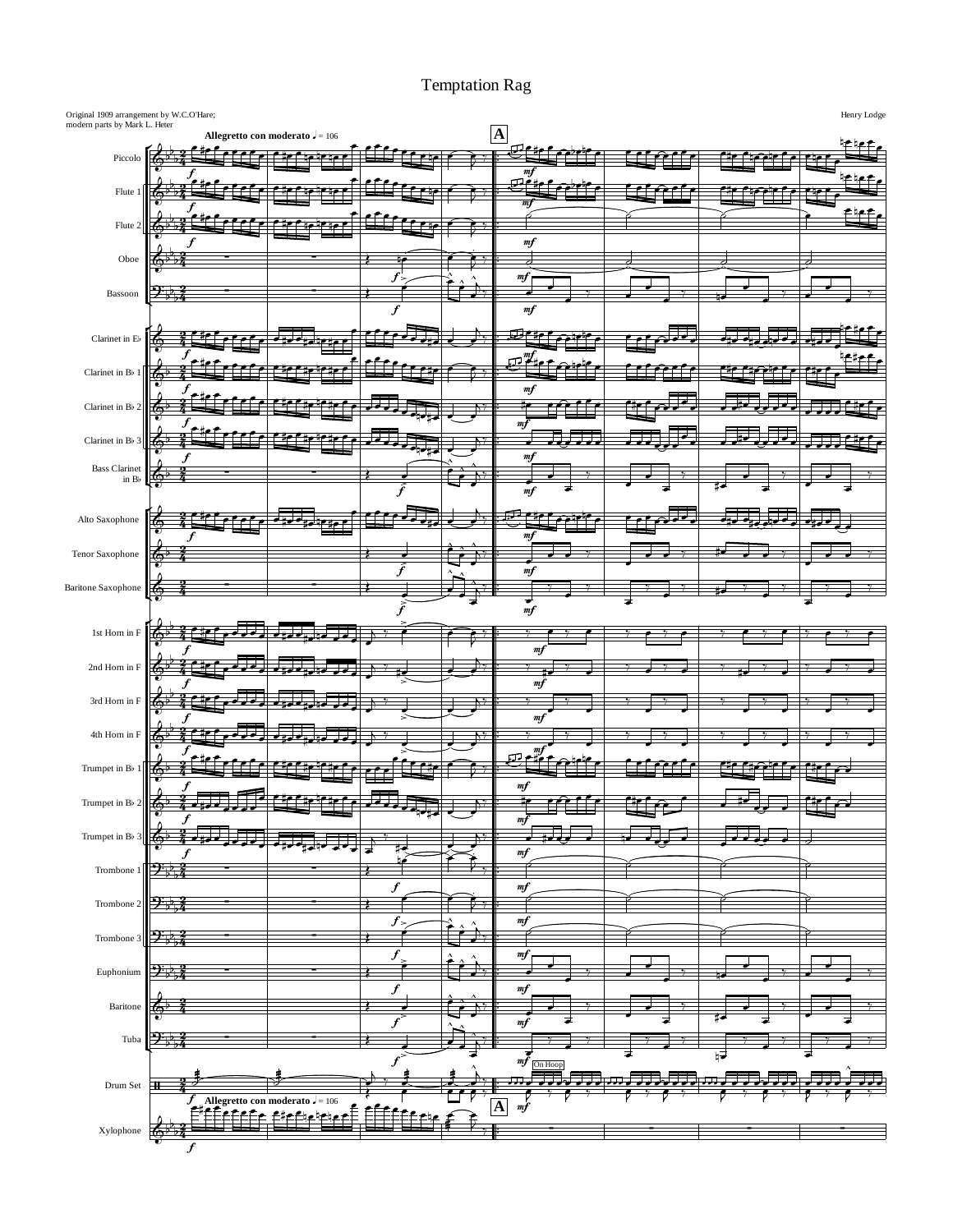|                      | Picc. (2) <u>BELL PLAN</u> City Color C <sub>Departie John City Charles (2016) Call Plan City City City City Color City C</sub>                                                                                                                                                                                                                                                                                            |            |                                                                                                                                                                                                                                                                                                                                                                                                                                                               |                        |                       |                                                                                                                      |
|----------------------|----------------------------------------------------------------------------------------------------------------------------------------------------------------------------------------------------------------------------------------------------------------------------------------------------------------------------------------------------------------------------------------------------------------------------|------------|---------------------------------------------------------------------------------------------------------------------------------------------------------------------------------------------------------------------------------------------------------------------------------------------------------------------------------------------------------------------------------------------------------------------------------------------------------------|------------------------|-----------------------|----------------------------------------------------------------------------------------------------------------------|
|                      |                                                                                                                                                                                                                                                                                                                                                                                                                            |            |                                                                                                                                                                                                                                                                                                                                                                                                                                                               |                        |                       |                                                                                                                      |
|                      |                                                                                                                                                                                                                                                                                                                                                                                                                            |            |                                                                                                                                                                                                                                                                                                                                                                                                                                                               |                        |                       |                                                                                                                      |
| F1.1                 | <u>    ¿. º LECCE   CECCE   FIJI, TIZ errordet   CECece   cecec</u>                                                                                                                                                                                                                                                                                                                                                        |            |                                                                                                                                                                                                                                                                                                                                                                                                                                                               |                        | <u> de creece cec</u> |                                                                                                                      |
|                      |                                                                                                                                                                                                                                                                                                                                                                                                                            |            |                                                                                                                                                                                                                                                                                                                                                                                                                                                               |                        |                       |                                                                                                                      |
|                      |                                                                                                                                                                                                                                                                                                                                                                                                                            |            |                                                                                                                                                                                                                                                                                                                                                                                                                                                               |                        |                       |                                                                                                                      |
|                      |                                                                                                                                                                                                                                                                                                                                                                                                                            |            | $\overline{\mathbf{e}}$ $\overline{\mathbf{e}}$ $\overline{\mathbf{e}}$ $\overline{\mathbf{e}}$ $\overline{\mathbf{e}}$ $\overline{\mathbf{e}}$ $\overline{\mathbf{e}}$ $\overline{\mathbf{e}}$ $\overline{\mathbf{e}}$ $\overline{\mathbf{e}}$ $\overline{\mathbf{e}}$ $\overline{\mathbf{e}}$ $\overline{\mathbf{e}}$ $\overline{\mathbf{e}}$ $\overline{\mathbf{e}}$ $\overline{\mathbf{e}}$ $\overline{\mathbf{e}}$ $\overline{\mathbf{e}}$ $\overline{\$ |                        |                       |                                                                                                                      |
|                      |                                                                                                                                                                                                                                                                                                                                                                                                                            |            |                                                                                                                                                                                                                                                                                                                                                                                                                                                               |                        |                       |                                                                                                                      |
|                      |                                                                                                                                                                                                                                                                                                                                                                                                                            |            |                                                                                                                                                                                                                                                                                                                                                                                                                                                               |                        |                       |                                                                                                                      |
|                      | Ob. 1 $\left\langle \left\langle \right\rangle \right\rangle$<br>$\sim$ $\sim$ $\sim$                                                                                                                                                                                                                                                                                                                                      |            |                                                                                                                                                                                                                                                                                                                                                                                                                                                               |                        |                       |                                                                                                                      |
|                      |                                                                                                                                                                                                                                                                                                                                                                                                                            |            | $\frac{1}{\sqrt{2}}$                                                                                                                                                                                                                                                                                                                                                                                                                                          |                        |                       |                                                                                                                      |
|                      |                                                                                                                                                                                                                                                                                                                                                                                                                            |            |                                                                                                                                                                                                                                                                                                                                                                                                                                                               |                        |                       |                                                                                                                      |
|                      | $_{\rm Bsn.1}$ $\sqrt{2\pi$ , and $\sqrt{2\pi}$ , $\sqrt{2\pi}$ , $\sqrt{2\pi}$ , $\sqrt{2\pi}$ , $\sqrt{2\pi}$ , $\sqrt{2\pi}$ , $\sqrt{2\pi}$ , $\sqrt{2\pi}$ , $\sqrt{2\pi}$                                                                                                                                                                                                                                            |            |                                                                                                                                                                                                                                                                                                                                                                                                                                                               |                        |                       |                                                                                                                      |
|                      |                                                                                                                                                                                                                                                                                                                                                                                                                            |            |                                                                                                                                                                                                                                                                                                                                                                                                                                                               |                        |                       |                                                                                                                      |
|                      |                                                                                                                                                                                                                                                                                                                                                                                                                            |            |                                                                                                                                                                                                                                                                                                                                                                                                                                                               |                        |                       |                                                                                                                      |
|                      |                                                                                                                                                                                                                                                                                                                                                                                                                            |            |                                                                                                                                                                                                                                                                                                                                                                                                                                                               |                        |                       |                                                                                                                      |
|                      |                                                                                                                                                                                                                                                                                                                                                                                                                            |            |                                                                                                                                                                                                                                                                                                                                                                                                                                                               |                        |                       |                                                                                                                      |
|                      | BOL 6 PLIFFIC CONTROLLER CONTROLLER AND AND POST CONTROLLER CONTROLLER AND AND CONTROLLER                                                                                                                                                                                                                                                                                                                                  |            |                                                                                                                                                                                                                                                                                                                                                                                                                                                               |                        |                       |                                                                                                                      |
|                      |                                                                                                                                                                                                                                                                                                                                                                                                                            |            |                                                                                                                                                                                                                                                                                                                                                                                                                                                               |                        |                       |                                                                                                                      |
|                      | <u> 1990 - Contra Carlo Carlo (Angles III) error de la Carlo (Angles III) en la contra de la Carlo Carlo (Angles</u>                                                                                                                                                                                                                                                                                                       |            |                                                                                                                                                                                                                                                                                                                                                                                                                                                               |                        |                       |                                                                                                                      |
|                      |                                                                                                                                                                                                                                                                                                                                                                                                                            |            |                                                                                                                                                                                                                                                                                                                                                                                                                                                               |                        |                       |                                                                                                                      |
|                      |                                                                                                                                                                                                                                                                                                                                                                                                                            |            |                                                                                                                                                                                                                                                                                                                                                                                                                                                               |                        |                       |                                                                                                                      |
|                      |                                                                                                                                                                                                                                                                                                                                                                                                                            |            |                                                                                                                                                                                                                                                                                                                                                                                                                                                               |                        |                       |                                                                                                                      |
|                      |                                                                                                                                                                                                                                                                                                                                                                                                                            |            |                                                                                                                                                                                                                                                                                                                                                                                                                                                               |                        |                       |                                                                                                                      |
|                      | as a strategie of the contract of the state of the state of the state of the state of the state of the state of the state of the state of the state of the state of the state of the state of the state of the state of the st                                                                                                                                                                                             |            |                                                                                                                                                                                                                                                                                                                                                                                                                                                               |                        |                       |                                                                                                                      |
|                      |                                                                                                                                                                                                                                                                                                                                                                                                                            |            |                                                                                                                                                                                                                                                                                                                                                                                                                                                               |                        |                       |                                                                                                                      |
|                      |                                                                                                                                                                                                                                                                                                                                                                                                                            |            |                                                                                                                                                                                                                                                                                                                                                                                                                                                               |                        |                       |                                                                                                                      |
|                      |                                                                                                                                                                                                                                                                                                                                                                                                                            |            |                                                                                                                                                                                                                                                                                                                                                                                                                                                               |                        |                       |                                                                                                                      |
|                      | $\frac{1}{\sqrt{2}}$                                                                                                                                                                                                                                                                                                                                                                                                       |            |                                                                                                                                                                                                                                                                                                                                                                                                                                                               |                        |                       |                                                                                                                      |
|                      |                                                                                                                                                                                                                                                                                                                                                                                                                            |            |                                                                                                                                                                                                                                                                                                                                                                                                                                                               |                        |                       |                                                                                                                      |
|                      |                                                                                                                                                                                                                                                                                                                                                                                                                            |            |                                                                                                                                                                                                                                                                                                                                                                                                                                                               |                        |                       |                                                                                                                      |
|                      |                                                                                                                                                                                                                                                                                                                                                                                                                            |            |                                                                                                                                                                                                                                                                                                                                                                                                                                                               |                        |                       |                                                                                                                      |
|                      |                                                                                                                                                                                                                                                                                                                                                                                                                            |            |                                                                                                                                                                                                                                                                                                                                                                                                                                                               |                        |                       |                                                                                                                      |
| A. Sax. 1 $\sqrt{6}$ |                                                                                                                                                                                                                                                                                                                                                                                                                            |            |                                                                                                                                                                                                                                                                                                                                                                                                                                                               |                        |                       |                                                                                                                      |
|                      |                                                                                                                                                                                                                                                                                                                                                                                                                            |            |                                                                                                                                                                                                                                                                                                                                                                                                                                                               |                        |                       |                                                                                                                      |
|                      |                                                                                                                                                                                                                                                                                                                                                                                                                            |            |                                                                                                                                                                                                                                                                                                                                                                                                                                                               |                        |                       |                                                                                                                      |
|                      |                                                                                                                                                                                                                                                                                                                                                                                                                            |            |                                                                                                                                                                                                                                                                                                                                                                                                                                                               |                        |                       |                                                                                                                      |
|                      | $T.S. x. 1$ $\left \frac{1}{x_1^2}$ $\left \frac{1}{x_2^2}$ $\left \frac{1}{x_2^2}$ $\left \frac{1}{x_1^2}$ $\frac{1}{x_2^2}$ $\left \frac{1}{x_2^2}$ $\frac{1}{x_2^2}$ $\frac{1}{x_2^2}$ $\frac{1}{x_2^2}$ $\frac{1}{x_2^2}$ $\left \frac{1}{x_2^2}$ $\frac{1}{x_2^2}$ $\frac{1}{x_2^2}$ $\frac{1}{x_2^2}$                                                                                                                |            |                                                                                                                                                                                                                                                                                                                                                                                                                                                               |                        |                       |                                                                                                                      |
|                      |                                                                                                                                                                                                                                                                                                                                                                                                                            |            | $\frac{1}{\sqrt{2\pi}}\left[\frac{1}{\sqrt{2\pi}}\frac{1}{\sqrt{2\pi}}\frac{1}{\sqrt{2\pi}}\frac{1}{\sqrt{2\pi}}\frac{1}{\sqrt{2\pi}}\frac{1}{\sqrt{2\pi}}\frac{1}{\sqrt{2\pi}}\frac{1}{\sqrt{2\pi}}\frac{1}{\sqrt{2\pi}}\frac{1}{\sqrt{2\pi}}\frac{1}{\sqrt{2\pi}}\frac{1}{\sqrt{2\pi}}\frac{1}{\sqrt{2\pi}}\frac{1}{\sqrt{2\pi}}\frac{1}{\sqrt{2\pi}}\frac{1}{\sqrt{2\pi}}\frac{1}{\sqrt{2\pi}}\frac$                                                       |                        |                       |                                                                                                                      |
| Bari. Sax.           |                                                                                                                                                                                                                                                                                                                                                                                                                            |            |                                                                                                                                                                                                                                                                                                                                                                                                                                                               |                        |                       |                                                                                                                      |
|                      |                                                                                                                                                                                                                                                                                                                                                                                                                            |            |                                                                                                                                                                                                                                                                                                                                                                                                                                                               |                        |                       |                                                                                                                      |
|                      |                                                                                                                                                                                                                                                                                                                                                                                                                            |            |                                                                                                                                                                                                                                                                                                                                                                                                                                                               |                        |                       |                                                                                                                      |
|                      |                                                                                                                                                                                                                                                                                                                                                                                                                            |            |                                                                                                                                                                                                                                                                                                                                                                                                                                                               |                        |                       |                                                                                                                      |
|                      |                                                                                                                                                                                                                                                                                                                                                                                                                            |            |                                                                                                                                                                                                                                                                                                                                                                                                                                                               |                        |                       | $\frac{1}{2}$ $\frac{1}{2}$ $\frac{1}{2}$ $\frac{1}{2}$                                                              |
|                      | $\lim_{x\to 0} \left  \frac{d^2y}{dx^2} - \frac{1}{2} \frac{1}{2} \frac{1}{2} \frac{1}{2} \frac{1}{2} \frac{1}{2} \frac{1}{2} \frac{1}{2} \frac{1}{2} \frac{1}{2} \frac{1}{2} \frac{1}{2} \frac{1}{2} \frac{1}{2} \frac{1}{2} \frac{1}{2} \frac{1}{2} \frac{1}{2} \frac{1}{2} \frac{1}{2} \frac{1}{2} \frac{1}{2} \frac{1}{2} \frac{1}{2} \frac{1}{2} \frac{1}{2} \frac{1}{2} \frac{1}{2$                                  |            |                                                                                                                                                                                                                                                                                                                                                                                                                                                               |                        |                       |                                                                                                                      |
|                      |                                                                                                                                                                                                                                                                                                                                                                                                                            |            |                                                                                                                                                                                                                                                                                                                                                                                                                                                               |                        |                       |                                                                                                                      |
|                      | $Hn.$ $\left  \left\langle \left\langle \right\rangle \right\rangle \right $                                                                                                                                                                                                                                                                                                                                               |            | $\sqrt{2}$ $\sqrt{2}$ $\sqrt{2}$                                                                                                                                                                                                                                                                                                                                                                                                                              |                        |                       |                                                                                                                      |
|                      |                                                                                                                                                                                                                                                                                                                                                                                                                            |            |                                                                                                                                                                                                                                                                                                                                                                                                                                                               |                        |                       |                                                                                                                      |
|                      |                                                                                                                                                                                                                                                                                                                                                                                                                            |            |                                                                                                                                                                                                                                                                                                                                                                                                                                                               |                        |                       |                                                                                                                      |
|                      | Hn. $6^{\frac{1}{2}}$ $7$ $7$                                                                                                                                                                                                                                                                                                                                                                                              | $\sqrt{2}$ |                                                                                                                                                                                                                                                                                                                                                                                                                                                               |                        |                       |                                                                                                                      |
|                      |                                                                                                                                                                                                                                                                                                                                                                                                                            |            |                                                                                                                                                                                                                                                                                                                                                                                                                                                               |                        |                       |                                                                                                                      |
|                      |                                                                                                                                                                                                                                                                                                                                                                                                                            |            |                                                                                                                                                                                                                                                                                                                                                                                                                                                               |                        |                       |                                                                                                                      |
|                      | Hn.                                                                                                                                                                                                                                                                                                                                                                                                                        |            |                                                                                                                                                                                                                                                                                                                                                                                                                                                               |                        |                       | $\frac{1}{2}$ $\frac{1}{2}$ $\frac{1}{2}$ $\frac{1}{2}$ $\frac{1}{2}$                                                |
|                      |                                                                                                                                                                                                                                                                                                                                                                                                                            |            |                                                                                                                                                                                                                                                                                                                                                                                                                                                               |                        |                       |                                                                                                                      |
|                      |                                                                                                                                                                                                                                                                                                                                                                                                                            |            |                                                                                                                                                                                                                                                                                                                                                                                                                                                               |                        |                       |                                                                                                                      |
|                      | $T_{\rm pt}$ . 1 $\left\  \overline{Q} \right\ $ $\left\  \overline{Q} \right\ $ $\left\  \overline{Q} \right\ $ $\left\  \overline{Q} \right\ $ $\left\  \overline{Q} \right\ $ $\left\  \overline{Q} \right\ $ $\left\  \overline{Q} \right\ $ $\left\  \overline{Q} \right\ $ $\left\  \overline{Q} \right\ $ $\left\  \overline{Q} \right\ $ $\left\  \overline{Q} \right\ $ $\left\  \overline{Q} \right\ $ $\left\ $ |            |                                                                                                                                                                                                                                                                                                                                                                                                                                                               |                        |                       | <u> Estadounidense de contra española de contra española en la contra española en la contra de la contra de la c</u> |
|                      |                                                                                                                                                                                                                                                                                                                                                                                                                            |            |                                                                                                                                                                                                                                                                                                                                                                                                                                                               |                        |                       |                                                                                                                      |
|                      |                                                                                                                                                                                                                                                                                                                                                                                                                            |            |                                                                                                                                                                                                                                                                                                                                                                                                                                                               |                        |                       |                                                                                                                      |
| Tpt. 2               |                                                                                                                                                                                                                                                                                                                                                                                                                            |            |                                                                                                                                                                                                                                                                                                                                                                                                                                                               |                        |                       |                                                                                                                      |
|                      |                                                                                                                                                                                                                                                                                                                                                                                                                            |            |                                                                                                                                                                                                                                                                                                                                                                                                                                                               |                        |                       |                                                                                                                      |
|                      |                                                                                                                                                                                                                                                                                                                                                                                                                            |            |                                                                                                                                                                                                                                                                                                                                                                                                                                                               |                        |                       |                                                                                                                      |
| Tpt. 3               |                                                                                                                                                                                                                                                                                                                                                                                                                            |            |                                                                                                                                                                                                                                                                                                                                                                                                                                                               |                        |                       |                                                                                                                      |
|                      |                                                                                                                                                                                                                                                                                                                                                                                                                            |            |                                                                                                                                                                                                                                                                                                                                                                                                                                                               |                        |                       |                                                                                                                      |
|                      |                                                                                                                                                                                                                                                                                                                                                                                                                            |            |                                                                                                                                                                                                                                                                                                                                                                                                                                                               | тf                     |                       |                                                                                                                      |
| Tbn. 1               |                                                                                                                                                                                                                                                                                                                                                                                                                            |            |                                                                                                                                                                                                                                                                                                                                                                                                                                                               |                        |                       |                                                                                                                      |
|                      |                                                                                                                                                                                                                                                                                                                                                                                                                            |            |                                                                                                                                                                                                                                                                                                                                                                                                                                                               |                        |                       |                                                                                                                      |
|                      |                                                                                                                                                                                                                                                                                                                                                                                                                            |            |                                                                                                                                                                                                                                                                                                                                                                                                                                                               | mf                     |                       |                                                                                                                      |
| Tbn. 2               |                                                                                                                                                                                                                                                                                                                                                                                                                            |            |                                                                                                                                                                                                                                                                                                                                                                                                                                                               |                        |                       |                                                                                                                      |
|                      |                                                                                                                                                                                                                                                                                                                                                                                                                            |            |                                                                                                                                                                                                                                                                                                                                                                                                                                                               |                        |                       |                                                                                                                      |
|                      |                                                                                                                                                                                                                                                                                                                                                                                                                            |            |                                                                                                                                                                                                                                                                                                                                                                                                                                                               | тf                     |                       |                                                                                                                      |
| Tbn. 3               |                                                                                                                                                                                                                                                                                                                                                                                                                            |            |                                                                                                                                                                                                                                                                                                                                                                                                                                                               |                        |                       |                                                                                                                      |
|                      |                                                                                                                                                                                                                                                                                                                                                                                                                            |            |                                                                                                                                                                                                                                                                                                                                                                                                                                                               |                        |                       |                                                                                                                      |
|                      |                                                                                                                                                                                                                                                                                                                                                                                                                            |            |                                                                                                                                                                                                                                                                                                                                                                                                                                                               |                        |                       |                                                                                                                      |
| Euph.                |                                                                                                                                                                                                                                                                                                                                                                                                                            |            |                                                                                                                                                                                                                                                                                                                                                                                                                                                               |                        |                       |                                                                                                                      |
|                      |                                                                                                                                                                                                                                                                                                                                                                                                                            |            |                                                                                                                                                                                                                                                                                                                                                                                                                                                               |                        |                       |                                                                                                                      |
|                      |                                                                                                                                                                                                                                                                                                                                                                                                                            |            |                                                                                                                                                                                                                                                                                                                                                                                                                                                               | mf                     |                       |                                                                                                                      |
| Bar.                 |                                                                                                                                                                                                                                                                                                                                                                                                                            |            |                                                                                                                                                                                                                                                                                                                                                                                                                                                               |                        |                       |                                                                                                                      |
|                      |                                                                                                                                                                                                                                                                                                                                                                                                                            |            |                                                                                                                                                                                                                                                                                                                                                                                                                                                               |                        |                       |                                                                                                                      |
|                      |                                                                                                                                                                                                                                                                                                                                                                                                                            |            |                                                                                                                                                                                                                                                                                                                                                                                                                                                               |                        |                       |                                                                                                                      |
| Tba.                 |                                                                                                                                                                                                                                                                                                                                                                                                                            |            |                                                                                                                                                                                                                                                                                                                                                                                                                                                               |                        |                       |                                                                                                                      |
|                      |                                                                                                                                                                                                                                                                                                                                                                                                                            |            |                                                                                                                                                                                                                                                                                                                                                                                                                                                               |                        |                       |                                                                                                                      |
|                      |                                                                                                                                                                                                                                                                                                                                                                                                                            |            | Drum on head                                                                                                                                                                                                                                                                                                                                                                                                                                                  | $_{\it mf}$<br>On hoop |                       |                                                                                                                      |
|                      |                                                                                                                                                                                                                                                                                                                                                                                                                            |            |                                                                                                                                                                                                                                                                                                                                                                                                                                                               |                        |                       |                                                                                                                      |
|                      |                                                                                                                                                                                                                                                                                                                                                                                                                            |            |                                                                                                                                                                                                                                                                                                                                                                                                                                                               |                        |                       |                                                                                                                      |
|                      |                                                                                                                                                                                                                                                                                                                                                                                                                            |            |                                                                                                                                                                                                                                                                                                                                                                                                                                                               |                        |                       |                                                                                                                      |
| Dr.                  |                                                                                                                                                                                                                                                                                                                                                                                                                            |            |                                                                                                                                                                                                                                                                                                                                                                                                                                                               |                        |                       |                                                                                                                      |
|                      |                                                                                                                                                                                                                                                                                                                                                                                                                            |            |                                                                                                                                                                                                                                                                                                                                                                                                                                                               |                        |                       |                                                                                                                      |
|                      |                                                                                                                                                                                                                                                                                                                                                                                                                            |            |                                                                                                                                                                                                                                                                                                                                                                                                                                                               |                        |                       |                                                                                                                      |
| Xyl.                 |                                                                                                                                                                                                                                                                                                                                                                                                                            |            |                                                                                                                                                                                                                                                                                                                                                                                                                                                               |                        |                       |                                                                                                                      |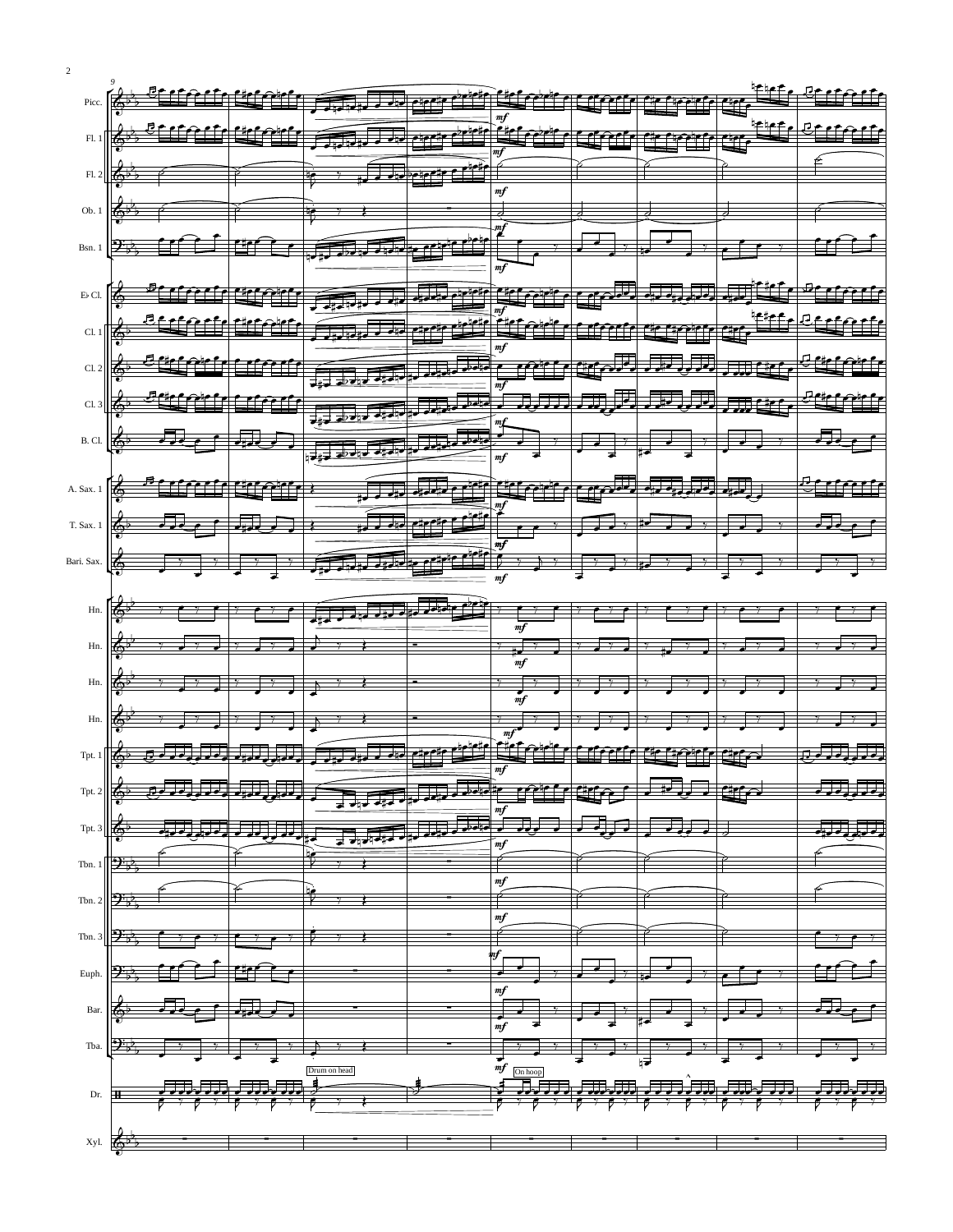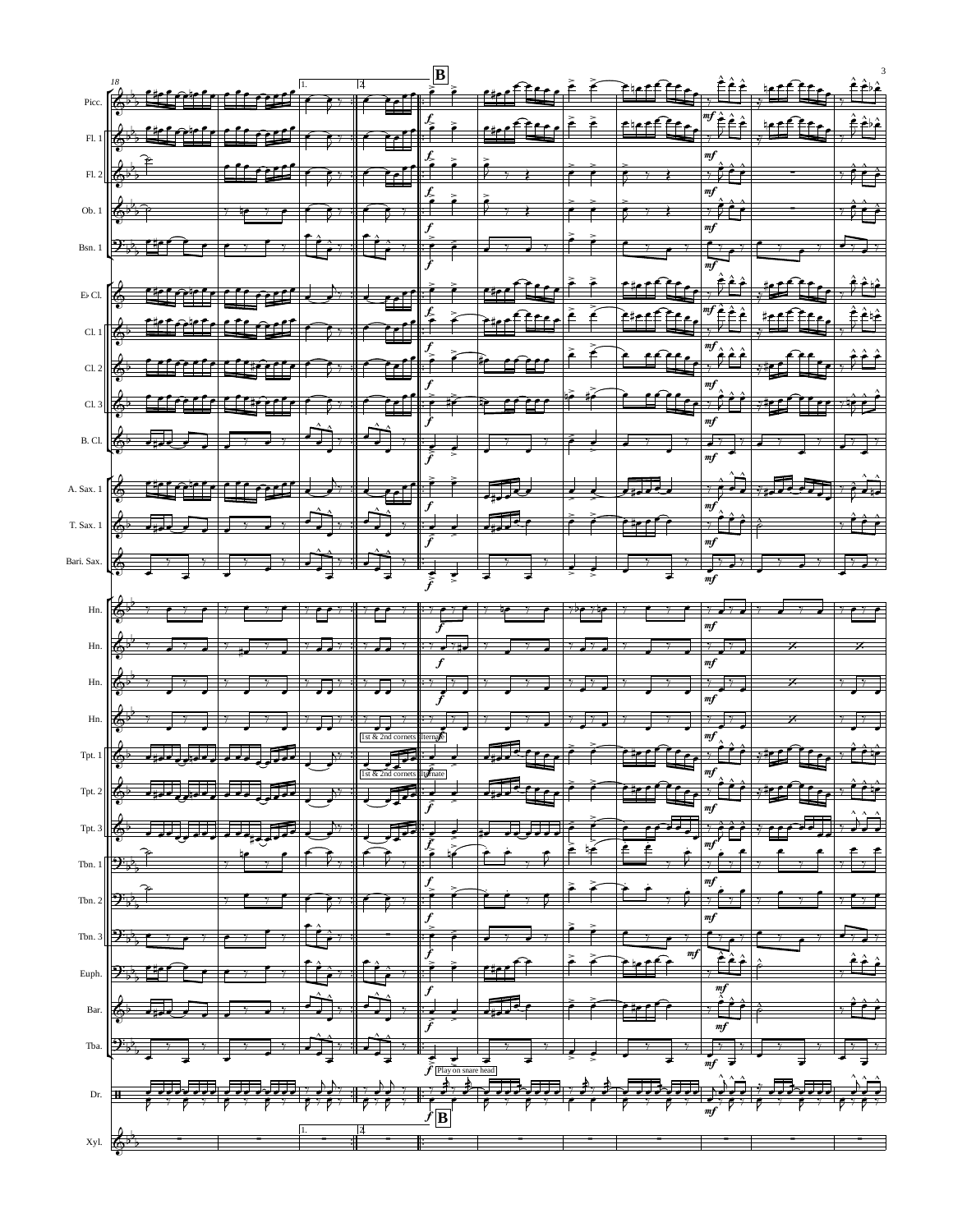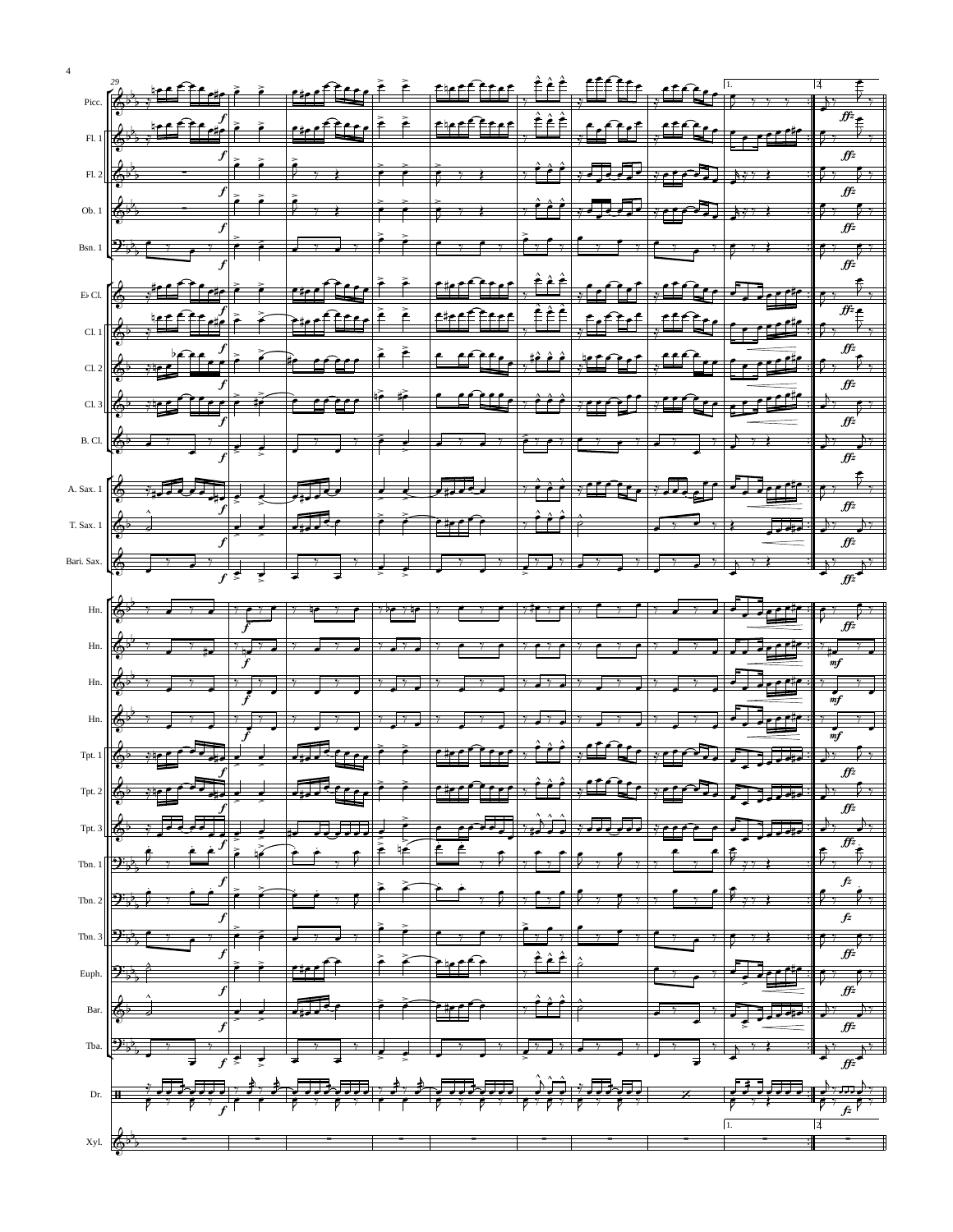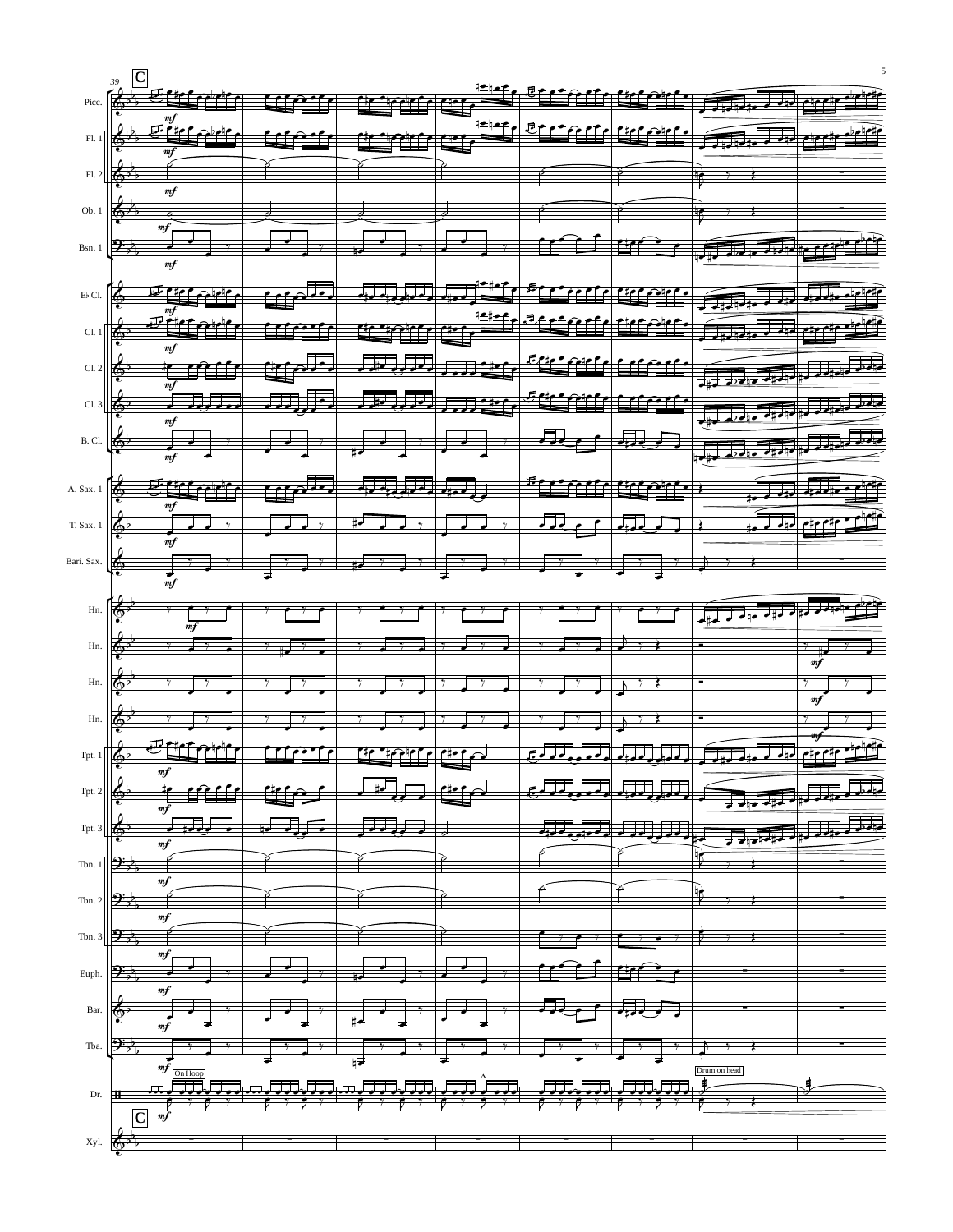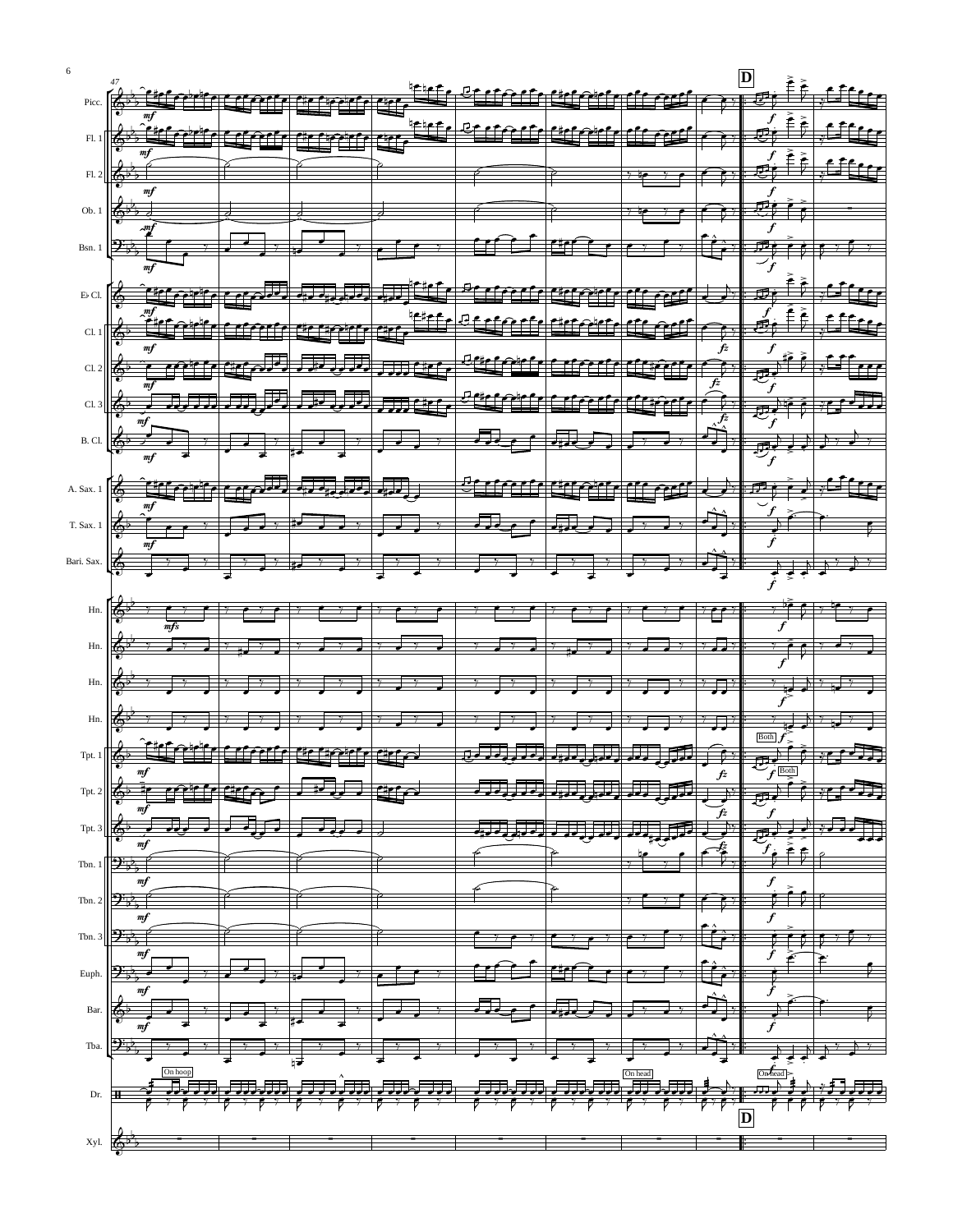|                             | 57                  |               |   |              |                         |                                | Play second time onl                        |         |                                                                         |                |
|-----------------------------|---------------------|---------------|---|--------------|-------------------------|--------------------------------|---------------------------------------------|---------|-------------------------------------------------------------------------|----------------|
| Picc.                       |                     |               |   |              |                         |                                |                                             | me only |                                                                         |                |
| FL.1                        |                     |               |   |              |                         |                                |                                             |         |                                                                         |                |
|                             |                     |               |   |              |                         |                                | р-J                                         |         |                                                                         |                |
| F1.2                        |                     |               |   |              |                         |                                |                                             |         |                                                                         |                |
| Ob.1                        |                     |               |   |              |                         |                                |                                             |         |                                                                         |                |
|                             |                     |               |   |              |                         |                                | <i>flay</i> 1st time on                     |         |                                                                         |                |
| Bsn. 1                      |                     |               |   |              |                         |                                |                                             |         |                                                                         |                |
|                             |                     |               |   |              | $f\overline{z}$         |                                | $\boldsymbol{p}$<br>Play second time only   |         |                                                                         |                |
| $\to$ Cl.                   |                     |               |   |              |                         |                                |                                             |         |                                                                         |                |
|                             |                     |               |   |              |                         |                                | sp≓f<br>Second t                            | time.   |                                                                         |                |
| CL1                         |                     |               |   |              |                         |                                | Фf                                          |         |                                                                         |                |
| CL2                         |                     |               |   |              |                         |                                | Second time                                 |         |                                                                         |                |
|                             |                     |               |   |              |                         |                                | sp-f<br>Second time                         |         |                                                                         |                |
| CL3                         |                     |               |   |              |                         |                                |                                             |         |                                                                         |                |
| B.Cl.                       |                     |               |   |              |                         |                                |                                             |         |                                                                         |                |
|                             |                     |               |   |              | $f\overline{z}$         | fz                             |                                             |         |                                                                         |                |
| A. Sax. 1                   |                     |               |   |              |                         |                                | p-f                                         |         |                                                                         |                |
|                             |                     |               |   |              |                         |                                |                                             |         |                                                                         |                |
| T. Sax. 1                   |                     |               |   |              |                         |                                |                                             |         |                                                                         |                |
|                             |                     |               |   |              |                         |                                | p-f                                         |         |                                                                         |                |
| Bari. Sax.                  | ক                   |               |   |              | $f\overline{z}$         | fz                             | $p-f$                                       |         |                                                                         |                |
|                             |                     |               |   |              |                         |                                |                                             |         |                                                                         |                |
| Hn.                         |                     |               |   |              |                         |                                | p f                                         |         |                                                                         |                |
| Hn.                         |                     |               |   |              |                         |                                |                                             |         |                                                                         |                |
|                             |                     |               |   |              |                         | fz                             | $_{pf}$                                     |         |                                                                         |                |
| Hn.                         |                     |               |   |              |                         | łż.                            | $\boldsymbol{p}$ f                          |         |                                                                         |                |
| Hn.                         |                     |               |   |              |                         |                                |                                             |         |                                                                         |                |
|                             |                     | $f^>_{\succ}$ |   |              |                         | $\boldsymbol{f}$ ż $_{\wedge}$ | -<br>$p$ <i>ftaccato</i>                    |         |                                                                         |                |
| Tpt. $1$                    |                     | Ŧ             |   |              |                         | £                              | $p-f$ staccato                              |         |                                                                         | <b>Alexand</b> |
| Tpt. 2                      |                     |               |   |              |                         |                                |                                             |         |                                                                         |                |
|                             |                     |               |   |              |                         | fz                             | $\bar{p}$ f                                 |         |                                                                         |                |
| Tpt. 3                      | オファ                 | ╒             |   |              |                         |                                |                                             |         |                                                                         | ਸਵ             |
| Tbn. 1                      | <del>י ידע (י</del> |               |   |              |                         | fz                             |                                             |         |                                                                         |                |
|                             |                     |               |   |              | $\overline{f}$          | $f_z$                          | $p-f$                                       |         |                                                                         |                |
| Tbn. 2                      | $\cdots$            | *             |   |              |                         |                                |                                             |         |                                                                         |                |
| Tbn. $3$                    |                     |               |   |              | $\boldsymbol{f}$ ż<br>7 | fz                             | $p-f$                                       |         |                                                                         |                |
|                             | ソア                  |               | ₽ |              | fz                      | fz                             | ◢<br>$\overline{p-f}$                       |         |                                                                         |                |
| Euph.                       | مع                  |               |   | $\mathbf{f}$ |                         |                                |                                             |         |                                                                         |                |
|                             |                     |               |   |              | $f\overline{z}$         | fz                             | $p\!-\!\!f$                                 |         |                                                                         |                |
| Bar.                        |                     |               |   | ≏            |                         | $f\overline{z}$                | $p-f$                                       |         |                                                                         |                |
| Tba.                        |                     |               |   |              |                         |                                |                                             |         |                                                                         |                |
|                             |                     |               |   |              |                         | $f\overline{z}$                |                                             |         | $p\mathcal{f}$ [1st time on shell or wood block; 2nd time on snare head |                |
| $\mathop{\rm Dr}\nolimits.$ | 田                   |               |   |              |                         |                                |                                             |         |                                                                         |                |
|                             |                     |               |   |              |                         |                                | $\mathbf{E}^{p-f}$<br>Play second time only |         |                                                                         |                |
| $\mathbf{Xyl}.$             |                     |               |   |              |                         |                                |                                             |         |                                                                         |                |
|                             |                     |               |   |              |                         |                                | $\bar{p}$                                   |         |                                                                         |                |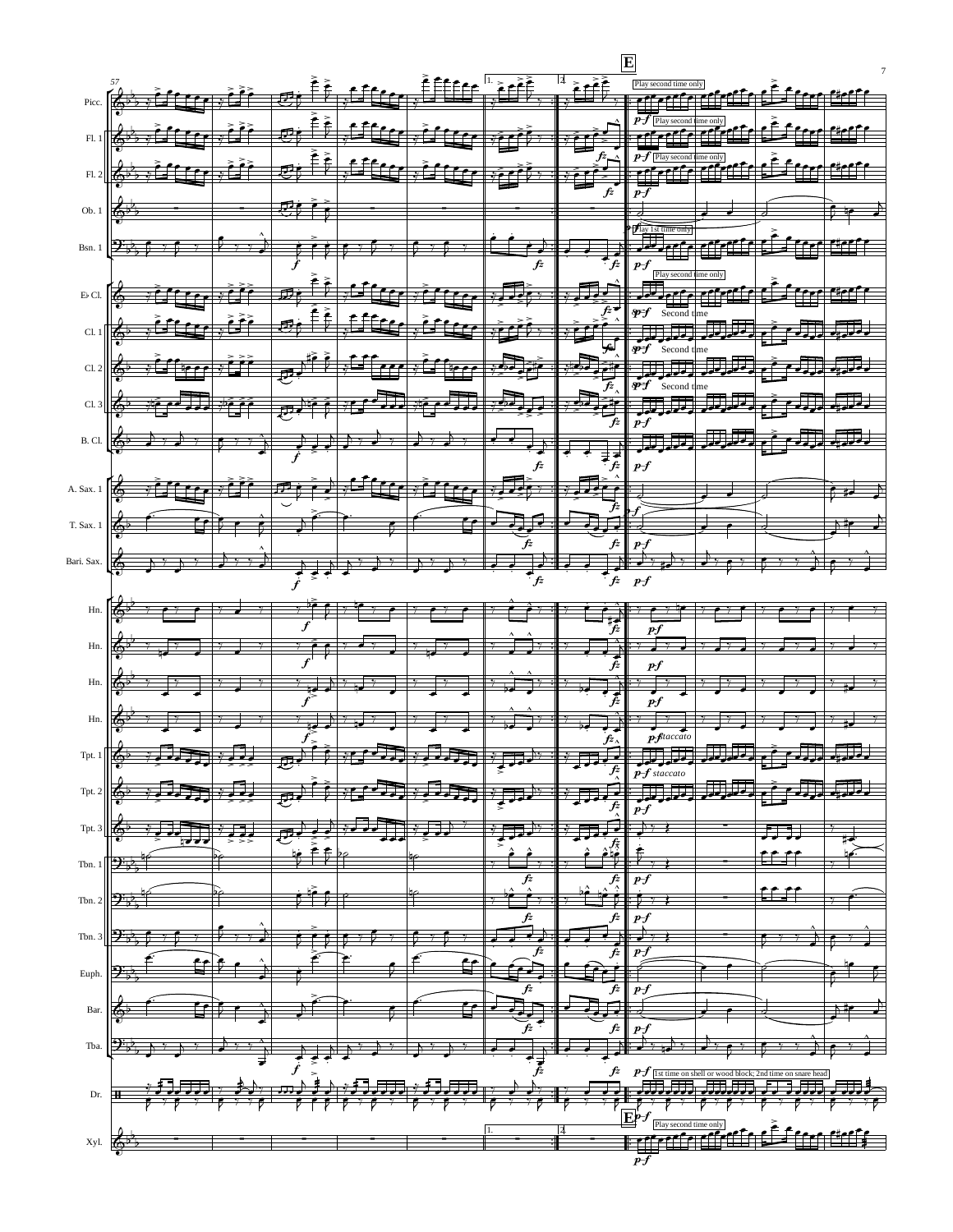| Picc.                           |                                                                                                                                                                                                                                                                                                                                                              |                                                                       |                          |                                                                                                                                                                                                                                                                                                                                                                                                                                                                                                                                                                                                                                                                                                           |                                                                       |                                             |               |                                                                                                                                                                                                                                                                                                                     |                            |                                                           |
|---------------------------------|--------------------------------------------------------------------------------------------------------------------------------------------------------------------------------------------------------------------------------------------------------------------------------------------------------------------------------------------------------------|-----------------------------------------------------------------------|--------------------------|-----------------------------------------------------------------------------------------------------------------------------------------------------------------------------------------------------------------------------------------------------------------------------------------------------------------------------------------------------------------------------------------------------------------------------------------------------------------------------------------------------------------------------------------------------------------------------------------------------------------------------------------------------------------------------------------------------------|-----------------------------------------------------------------------|---------------------------------------------|---------------|---------------------------------------------------------------------------------------------------------------------------------------------------------------------------------------------------------------------------------------------------------------------------------------------------------------------|----------------------------|-----------------------------------------------------------|
|                                 |                                                                                                                                                                                                                                                                                                                                                              |                                                                       |                          |                                                                                                                                                                                                                                                                                                                                                                                                                                                                                                                                                                                                                                                                                                           |                                                                       |                                             |               |                                                                                                                                                                                                                                                                                                                     |                            |                                                           |
|                                 |                                                                                                                                                                                                                                                                                                                                                              |                                                                       |                          |                                                                                                                                                                                                                                                                                                                                                                                                                                                                                                                                                                                                                                                                                                           |                                                                       |                                             |               |                                                                                                                                                                                                                                                                                                                     | $\frac{m}{2}$              |                                                           |
| F1.1                            |                                                                                                                                                                                                                                                                                                                                                              |                                                                       |                          |                                                                                                                                                                                                                                                                                                                                                                                                                                                                                                                                                                                                                                                                                                           |                                                                       |                                             |               |                                                                                                                                                                                                                                                                                                                     |                            |                                                           |
|                                 |                                                                                                                                                                                                                                                                                                                                                              |                                                                       |                          |                                                                                                                                                                                                                                                                                                                                                                                                                                                                                                                                                                                                                                                                                                           |                                                                       |                                             |               |                                                                                                                                                                                                                                                                                                                     |                            |                                                           |
|                                 | F1.2                                                                                                                                                                                                                                                                                                                                                         |                                                                       |                          |                                                                                                                                                                                                                                                                                                                                                                                                                                                                                                                                                                                                                                                                                                           |                                                                       |                                             |               |                                                                                                                                                                                                                                                                                                                     |                            |                                                           |
|                                 |                                                                                                                                                                                                                                                                                                                                                              |                                                                       |                          |                                                                                                                                                                                                                                                                                                                                                                                                                                                                                                                                                                                                                                                                                                           |                                                                       |                                             |               |                                                                                                                                                                                                                                                                                                                     |                            |                                                           |
| Ob.1                            |                                                                                                                                                                                                                                                                                                                                                              |                                                                       |                          |                                                                                                                                                                                                                                                                                                                                                                                                                                                                                                                                                                                                                                                                                                           |                                                                       |                                             |               |                                                                                                                                                                                                                                                                                                                     |                            |                                                           |
|                                 |                                                                                                                                                                                                                                                                                                                                                              |                                                                       |                          |                                                                                                                                                                                                                                                                                                                                                                                                                                                                                                                                                                                                                                                                                                           |                                                                       |                                             |               |                                                                                                                                                                                                                                                                                                                     |                            |                                                           |
| Bsn.1                           | $\frac{1}{2} \left\  \frac{1}{2} \sum_{i=1}^n \frac{1}{2} \sum_{i=1}^n \frac{1}{2} \sum_{i=1}^n \frac{1}{2} \sum_{i=1}^n \frac{1}{2} \sum_{i=1}^n \frac{1}{2} \sum_{i=1}^n \frac{1}{2} \sum_{i=1}^n \frac{1}{2} \sum_{i=1}^n \frac{1}{2} \sum_{i=1}^n \frac{1}{2} \sum_{i=1}^n \frac{1}{2} \sum_{i=1}^n \frac{1}{2} \sum_{i=1}^n \frac{1}{2} \sum_{i=1}^n \$ |                                                                       |                          |                                                                                                                                                                                                                                                                                                                                                                                                                                                                                                                                                                                                                                                                                                           |                                                                       |                                             |               |                                                                                                                                                                                                                                                                                                                     |                            |                                                           |
|                                 |                                                                                                                                                                                                                                                                                                                                                              |                                                                       |                          |                                                                                                                                                                                                                                                                                                                                                                                                                                                                                                                                                                                                                                                                                                           |                                                                       |                                             |               |                                                                                                                                                                                                                                                                                                                     |                            |                                                           |
| $\to$ Cl.                       |                                                                                                                                                                                                                                                                                                                                                              |                                                                       |                          |                                                                                                                                                                                                                                                                                                                                                                                                                                                                                                                                                                                                                                                                                                           |                                                                       | <u>reffi</u>                                |               |                                                                                                                                                                                                                                                                                                                     |                            |                                                           |
|                                 |                                                                                                                                                                                                                                                                                                                                                              |                                                                       |                          | $\frac{1}{\sqrt{2}}$ and $\frac{1}{\sqrt{2}}$ and $\frac{1}{\sqrt{2}}$ and $\frac{1}{\sqrt{2}}$ and $\frac{1}{\sqrt{2}}$ and $\frac{1}{\sqrt{2}}$ and $\frac{1}{\sqrt{2}}$                                                                                                                                                                                                                                                                                                                                                                                                                                                                                                                                |                                                                       |                                             |               |                                                                                                                                                                                                                                                                                                                     |                            |                                                           |
| Cl. 1                           |                                                                                                                                                                                                                                                                                                                                                              |                                                                       |                          |                                                                                                                                                                                                                                                                                                                                                                                                                                                                                                                                                                                                                                                                                                           |                                                                       | † Kor                                       |               | <del>ËËÉÊ</del> f                                                                                                                                                                                                                                                                                                   |                            | <u> "fêê refte.</u>                                       |
|                                 |                                                                                                                                                                                                                                                                                                                                                              |                                                                       |                          |                                                                                                                                                                                                                                                                                                                                                                                                                                                                                                                                                                                                                                                                                                           |                                                                       |                                             |               |                                                                                                                                                                                                                                                                                                                     |                            |                                                           |
|                                 |                                                                                                                                                                                                                                                                                                                                                              |                                                                       |                          |                                                                                                                                                                                                                                                                                                                                                                                                                                                                                                                                                                                                                                                                                                           |                                                                       | فسنفسخ أفراغ فتكأ مرهبا لتنبى لتناقل التناس |               | $\overline{\mathbf{f}^{\text{ref}}(\mathbf{f},\hat{\theta})}$                                                                                                                                                                                                                                                       |                            | أتلفظ                                                     |
| Cl. 2                           |                                                                                                                                                                                                                                                                                                                                                              |                                                                       |                          |                                                                                                                                                                                                                                                                                                                                                                                                                                                                                                                                                                                                                                                                                                           |                                                                       |                                             |               |                                                                                                                                                                                                                                                                                                                     |                            |                                                           |
|                                 |                                                                                                                                                                                                                                                                                                                                                              |                                                                       |                          |                                                                                                                                                                                                                                                                                                                                                                                                                                                                                                                                                                                                                                                                                                           |                                                                       |                                             | $\frac{1}{2}$ |                                                                                                                                                                                                                                                                                                                     |                            | re <sup>nf</sup> .<br><u>File</u> r: 22 yie <u>r Ffer</u> |
| Cl.3                            |                                                                                                                                                                                                                                                                                                                                                              | $\pi$ , $\pi$ , $\pi$ , $\pi$ , $\pi$ , $\pi$ , $\pi$ , $\pi$ , $\pi$ |                          |                                                                                                                                                                                                                                                                                                                                                                                                                                                                                                                                                                                                                                                                                                           |                                                                       |                                             |               |                                                                                                                                                                                                                                                                                                                     |                            |                                                           |
|                                 |                                                                                                                                                                                                                                                                                                                                                              |                                                                       |                          | $\lim_{\epsilon\rightarrow 0}\lim_{\epsilon\rightarrow 0}\lim_{\epsilon\rightarrow 0}\lim_{\epsilon\rightarrow 0}\lim_{\epsilon\rightarrow 0}\lim_{\epsilon\rightarrow 0}\lim_{\epsilon\rightarrow 0}\lim_{\epsilon\rightarrow 0}\lim_{\epsilon\rightarrow 0}\lim_{\epsilon\rightarrow 0}\lim_{\epsilon\rightarrow 0}\lim_{\epsilon\rightarrow 0}\lim_{\epsilon\rightarrow 0}\lim_{\epsilon\rightarrow 0}\lim_{\epsilon\rightarrow 0}\lim_{\epsilon\rightarrow 0}\lim_{\epsilon\rightarrow 0}\lim_{\epsilon\rightarrow 0}\lim_{\epsilon\rightarrow 0}\lim_{\epsilon\rightarrow 0}\lim_{\epsilon\rightarrow 0}\lim_{\epsilon\rightarrow 0}\lim_{\epsilon\rightarrow 0}\lim_{\epsilon\rightarrow 0}\lim_{\$ |                                                                       |                                             |               |                                                                                                                                                                                                                                                                                                                     |                            |                                                           |
| $B.$ Cl. $\sqrt{\frac{B^2}{C}}$ |                                                                                                                                                                                                                                                                                                                                                              |                                                                       |                          |                                                                                                                                                                                                                                                                                                                                                                                                                                                                                                                                                                                                                                                                                                           |                                                                       |                                             |               |                                                                                                                                                                                                                                                                                                                     | $\frac{1}{\sqrt{m}}$       |                                                           |
|                                 |                                                                                                                                                                                                                                                                                                                                                              |                                                                       |                          |                                                                                                                                                                                                                                                                                                                                                                                                                                                                                                                                                                                                                                                                                                           |                                                                       |                                             |               |                                                                                                                                                                                                                                                                                                                     |                            |                                                           |
| A. Sax. 1                       |                                                                                                                                                                                                                                                                                                                                                              |                                                                       | $\sqrt{2}$               |                                                                                                                                                                                                                                                                                                                                                                                                                                                                                                                                                                                                                                                                                                           |                                                                       |                                             |               | $\frac{1}{\sqrt{2}}$                                                                                                                                                                                                                                                                                                |                            |                                                           |
|                                 |                                                                                                                                                                                                                                                                                                                                                              |                                                                       |                          |                                                                                                                                                                                                                                                                                                                                                                                                                                                                                                                                                                                                                                                                                                           |                                                                       |                                             |               |                                                                                                                                                                                                                                                                                                                     |                            |                                                           |
| T. Sax. 1                       |                                                                                                                                                                                                                                                                                                                                                              |                                                                       | $\overline{\phantom{a}}$ | $\overline{\phantom{a}}$                                                                                                                                                                                                                                                                                                                                                                                                                                                                                                                                                                                                                                                                                  | $\begin{array}{c} \hline \end{array}$                                 | $\frac{1}{2}$ , $\frac{1}{2}$               |               | <u>Freit</u>                                                                                                                                                                                                                                                                                                        | $\left \frac{1}{2}\right $ |                                                           |
|                                 |                                                                                                                                                                                                                                                                                                                                                              |                                                                       |                          |                                                                                                                                                                                                                                                                                                                                                                                                                                                                                                                                                                                                                                                                                                           |                                                                       |                                             |               |                                                                                                                                                                                                                                                                                                                     |                            |                                                           |
| Bari. Sax.                      |                                                                                                                                                                                                                                                                                                                                                              |                                                                       |                          |                                                                                                                                                                                                                                                                                                                                                                                                                                                                                                                                                                                                                                                                                                           |                                                                       |                                             |               |                                                                                                                                                                                                                                                                                                                     |                            |                                                           |
|                                 |                                                                                                                                                                                                                                                                                                                                                              |                                                                       |                          |                                                                                                                                                                                                                                                                                                                                                                                                                                                                                                                                                                                                                                                                                                           |                                                                       | $\frac{1}{2}$                               | $\frac{1}{2}$ | $\frac{1}{2}$ $\frac{1}{2}$ $\frac{1}{2}$ $\frac{1}{2}$ $\frac{1}{2}$ $\frac{1}{2}$ $\frac{1}{2}$ $\frac{1}{2}$ $\frac{1}{2}$ $\frac{1}{2}$ $\frac{1}{2}$ $\frac{1}{2}$ $\frac{1}{2}$ $\frac{1}{2}$ $\frac{1}{2}$ $\frac{1}{2}$ $\frac{1}{2}$ $\frac{1}{2}$ $\frac{1}{2}$ $\frac{1}{2}$ $\frac{1}{2}$ $\frac{1}{2}$ |                            |                                                           |
|                                 |                                                                                                                                                                                                                                                                                                                                                              |                                                                       |                          |                                                                                                                                                                                                                                                                                                                                                                                                                                                                                                                                                                                                                                                                                                           |                                                                       |                                             |               |                                                                                                                                                                                                                                                                                                                     |                            |                                                           |
| $\rm Hn.$                       |                                                                                                                                                                                                                                                                                                                                                              |                                                                       |                          |                                                                                                                                                                                                                                                                                                                                                                                                                                                                                                                                                                                                                                                                                                           |                                                                       |                                             |               |                                                                                                                                                                                                                                                                                                                     |                            |                                                           |
|                                 |                                                                                                                                                                                                                                                                                                                                                              |                                                                       |                          |                                                                                                                                                                                                                                                                                                                                                                                                                                                                                                                                                                                                                                                                                                           |                                                                       |                                             |               |                                                                                                                                                                                                                                                                                                                     |                            |                                                           |
| Hn.                             |                                                                                                                                                                                                                                                                                                                                                              |                                                                       |                          | ∠∎                                                                                                                                                                                                                                                                                                                                                                                                                                                                                                                                                                                                                                                                                                        | $\frac{1}{2}$ $\frac{1}{2}$ $\frac{1}{2}$ $\frac{1}{2}$ $\frac{1}{2}$ |                                             |               |                                                                                                                                                                                                                                                                                                                     |                            |                                                           |
|                                 |                                                                                                                                                                                                                                                                                                                                                              |                                                                       |                          |                                                                                                                                                                                                                                                                                                                                                                                                                                                                                                                                                                                                                                                                                                           |                                                                       |                                             |               |                                                                                                                                                                                                                                                                                                                     |                            |                                                           |
| Hn.                             |                                                                                                                                                                                                                                                                                                                                                              |                                                                       |                          |                                                                                                                                                                                                                                                                                                                                                                                                                                                                                                                                                                                                                                                                                                           |                                                                       |                                             |               |                                                                                                                                                                                                                                                                                                                     |                            |                                                           |
|                                 |                                                                                                                                                                                                                                                                                                                                                              |                                                                       |                          | $\mathcal{F}_{\mathcal{F}}$                                                                                                                                                                                                                                                                                                                                                                                                                                                                                                                                                                                                                                                                               |                                                                       |                                             |               |                                                                                                                                                                                                                                                                                                                     |                            |                                                           |
| $\rm Hn.$                       |                                                                                                                                                                                                                                                                                                                                                              |                                                                       |                          |                                                                                                                                                                                                                                                                                                                                                                                                                                                                                                                                                                                                                                                                                                           |                                                                       |                                             |               |                                                                                                                                                                                                                                                                                                                     |                            |                                                           |
|                                 |                                                                                                                                                                                                                                                                                                                                                              |                                                                       |                          |                                                                                                                                                                                                                                                                                                                                                                                                                                                                                                                                                                                                                                                                                                           |                                                                       |                                             |               |                                                                                                                                                                                                                                                                                                                     |                            |                                                           |
| $\mbox{\rm Tpt.}$ $1$           | $\overline{a}$ , $\overline{a}$ , $\overline{a}$ , $\overline{a}$ , $\overline{a}$ , $\overline{a}$ , $\overline{a}$ , $\overline{a}$ , $\overline{a}$ , $\overline{a}$ , $\overline{a}$<br>$\overline{\mathbb{6}^{\triangleright}}$                                                                                                                         |                                                                       |                          | $\frac{1}{2}$ $\frac{1}{2}$ $\frac{1}{2}$ $\frac{1}{2}$ $\frac{1}{2}$ $\frac{1}{2}$                                                                                                                                                                                                                                                                                                                                                                                                                                                                                                                                                                                                                       |                                                                       | $\frac{1}{2}$                               |               | $\epsilon$ is the function of $\epsilon$                                                                                                                                                                                                                                                                            |                            |                                                           |
|                                 |                                                                                                                                                                                                                                                                                                                                                              |                                                                       |                          |                                                                                                                                                                                                                                                                                                                                                                                                                                                                                                                                                                                                                                                                                                           |                                                                       |                                             |               |                                                                                                                                                                                                                                                                                                                     |                            |                                                           |
| Tpt. 2                          |                                                                                                                                                                                                                                                                                                                                                              |                                                                       |                          |                                                                                                                                                                                                                                                                                                                                                                                                                                                                                                                                                                                                                                                                                                           |                                                                       |                                             |               |                                                                                                                                                                                                                                                                                                                     |                            |                                                           |
|                                 |                                                                                                                                                                                                                                                                                                                                                              |                                                                       |                          |                                                                                                                                                                                                                                                                                                                                                                                                                                                                                                                                                                                                                                                                                                           |                                                                       |                                             |               |                                                                                                                                                                                                                                                                                                                     |                            |                                                           |
| Tpt. 3                          |                                                                                                                                                                                                                                                                                                                                                              |                                                                       |                          |                                                                                                                                                                                                                                                                                                                                                                                                                                                                                                                                                                                                                                                                                                           |                                                                       |                                             |               |                                                                                                                                                                                                                                                                                                                     |                            |                                                           |
|                                 |                                                                                                                                                                                                                                                                                                                                                              |                                                                       |                          |                                                                                                                                                                                                                                                                                                                                                                                                                                                                                                                                                                                                                                                                                                           |                                                                       |                                             |               |                                                                                                                                                                                                                                                                                                                     |                            |                                                           |
| Tbn. 1                          |                                                                                                                                                                                                                                                                                                                                                              |                                                                       |                          |                                                                                                                                                                                                                                                                                                                                                                                                                                                                                                                                                                                                                                                                                                           |                                                                       |                                             |               |                                                                                                                                                                                                                                                                                                                     |                            |                                                           |
|                                 |                                                                                                                                                                                                                                                                                                                                                              |                                                                       |                          |                                                                                                                                                                                                                                                                                                                                                                                                                                                                                                                                                                                                                                                                                                           |                                                                       |                                             |               |                                                                                                                                                                                                                                                                                                                     | тf                         |                                                           |
| Tbn. 2                          |                                                                                                                                                                                                                                                                                                                                                              |                                                                       |                          |                                                                                                                                                                                                                                                                                                                                                                                                                                                                                                                                                                                                                                                                                                           |                                                                       |                                             |               |                                                                                                                                                                                                                                                                                                                     |                            |                                                           |
|                                 |                                                                                                                                                                                                                                                                                                                                                              |                                                                       |                          |                                                                                                                                                                                                                                                                                                                                                                                                                                                                                                                                                                                                                                                                                                           |                                                                       |                                             |               |                                                                                                                                                                                                                                                                                                                     | mf                         |                                                           |
| Tbn. 3                          |                                                                                                                                                                                                                                                                                                                                                              |                                                                       |                          |                                                                                                                                                                                                                                                                                                                                                                                                                                                                                                                                                                                                                                                                                                           |                                                                       |                                             |               |                                                                                                                                                                                                                                                                                                                     |                            |                                                           |
|                                 |                                                                                                                                                                                                                                                                                                                                                              |                                                                       |                          |                                                                                                                                                                                                                                                                                                                                                                                                                                                                                                                                                                                                                                                                                                           |                                                                       |                                             |               | m <sub>i</sub>                                                                                                                                                                                                                                                                                                      |                            |                                                           |
| Euph.                           |                                                                                                                                                                                                                                                                                                                                                              |                                                                       |                          |                                                                                                                                                                                                                                                                                                                                                                                                                                                                                                                                                                                                                                                                                                           |                                                                       |                                             |               |                                                                                                                                                                                                                                                                                                                     |                            |                                                           |
|                                 |                                                                                                                                                                                                                                                                                                                                                              |                                                                       |                          |                                                                                                                                                                                                                                                                                                                                                                                                                                                                                                                                                                                                                                                                                                           |                                                                       |                                             |               |                                                                                                                                                                                                                                                                                                                     |                            |                                                           |
| Bar.                            |                                                                                                                                                                                                                                                                                                                                                              |                                                                       |                          |                                                                                                                                                                                                                                                                                                                                                                                                                                                                                                                                                                                                                                                                                                           |                                                                       |                                             |               |                                                                                                                                                                                                                                                                                                                     |                            |                                                           |
|                                 |                                                                                                                                                                                                                                                                                                                                                              |                                                                       |                          |                                                                                                                                                                                                                                                                                                                                                                                                                                                                                                                                                                                                                                                                                                           |                                                                       |                                             |               |                                                                                                                                                                                                                                                                                                                     |                            |                                                           |
|                                 |                                                                                                                                                                                                                                                                                                                                                              |                                                                       |                          |                                                                                                                                                                                                                                                                                                                                                                                                                                                                                                                                                                                                                                                                                                           |                                                                       |                                             |               |                                                                                                                                                                                                                                                                                                                     |                            |                                                           |
| Tba.                            |                                                                                                                                                                                                                                                                                                                                                              |                                                                       |                          |                                                                                                                                                                                                                                                                                                                                                                                                                                                                                                                                                                                                                                                                                                           |                                                                       |                                             |               |                                                                                                                                                                                                                                                                                                                     |                            |                                                           |
|                                 |                                                                                                                                                                                                                                                                                                                                                              |                                                                       |                          | £                                                                                                                                                                                                                                                                                                                                                                                                                                                                                                                                                                                                                                                                                                         | $\tilde{H}$ Play on snare head                                        |                                             |               |                                                                                                                                                                                                                                                                                                                     |                            |                                                           |
| Dr.                             |                                                                                                                                                                                                                                                                                                                                                              |                                                                       |                          |                                                                                                                                                                                                                                                                                                                                                                                                                                                                                                                                                                                                                                                                                                           |                                                                       |                                             |               |                                                                                                                                                                                                                                                                                                                     |                            |                                                           |
|                                 |                                                                                                                                                                                                                                                                                                                                                              |                                                                       |                          |                                                                                                                                                                                                                                                                                                                                                                                                                                                                                                                                                                                                                                                                                                           |                                                                       |                                             |               |                                                                                                                                                                                                                                                                                                                     |                            |                                                           |
|                                 |                                                                                                                                                                                                                                                                                                                                                              |                                                                       |                          |                                                                                                                                                                                                                                                                                                                                                                                                                                                                                                                                                                                                                                                                                                           |                                                                       |                                             |               |                                                                                                                                                                                                                                                                                                                     |                            |                                                           |
|                                 |                                                                                                                                                                                                                                                                                                                                                              |                                                                       |                          |                                                                                                                                                                                                                                                                                                                                                                                                                                                                                                                                                                                                                                                                                                           |                                                                       |                                             |               |                                                                                                                                                                                                                                                                                                                     |                            |                                                           |
| Xyl.                            |                                                                                                                                                                                                                                                                                                                                                              |                                                                       |                          |                                                                                                                                                                                                                                                                                                                                                                                                                                                                                                                                                                                                                                                                                                           | $f\hspace{-0.1cm}f$                                                   |                                             |               |                                                                                                                                                                                                                                                                                                                     | m f                        |                                                           |